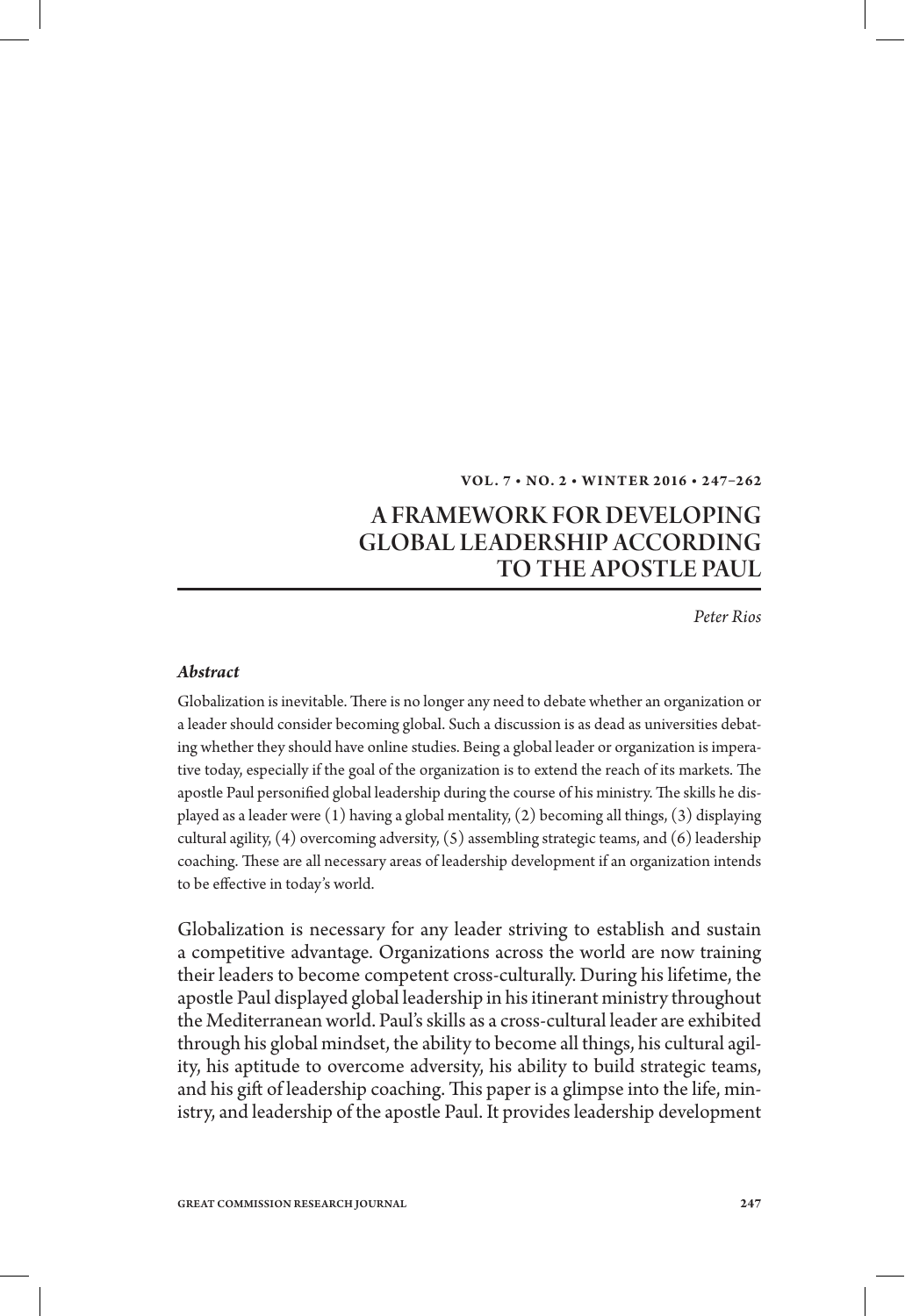insight to all aspiring global leaders and organizations. The words global leader and cross-cultural leader will be used interchangeably throughout this paper.

#### **GLOBAL LEADERS DEVELOP A GLOBAL MENTALITY**

"Do not be conformed to this world, but be transformed by the renewing of your minds, so that you may discern what is the will of God—what is good and acceptable and perfect" (Ro12:2, NRSV).

Leaders who want to be effective understand the necessity of developing certain global leadership qualities. According to Van Velso, McCauley, and Ruderman, for leaders, "operating globally requires organizations and leaders to work across cultures with different value systems and across nations with different legal systems, political priorities, social issues, and languages."<sup>1</sup> The apostle Paul demonstrated many of those qualities throughout his itinerant ministry, particularly through having a global mindset. In other words, he was not stuck in the traditional Jewish thinking of his time, but rather, he had the foresight to realize what God wanted accomplished down the road, past Paul's lifetime.

Paul understood that every effective global leader must have a renewed mind. For Paul, this renewed mind came from a personal encounter with the risen Lord  $(Ac 9)$ . The apostle Paul expresses this in the periscope of Romans 12:2, declaring that the mind of a Christian leader should be like that of Jesus (Php  $2:5$ ) and not the world. The Greek word for transformed in Romans 12:2 is *metamorphoō*, <sup>2</sup> which speaks of a metamorphosis transformation. It can be compared to the evolution of a caterpillar going through the process of becoming a butterfly. Paul's mentality was to change from a caterpillar (the world) into a soaring, beautiful butterfly (a servant of Christ).

Paul's mental capacity is what made him highly effective in all ministerial arenas. He knew the work of cross-cultural leadership would take more of what he embodied. Paul allowed the Holy Spirit to work in him in powerful ways. While other apostles, like Peter, would change their thinking and treatment of Gentiles depending on who was around (Gal 2:11–13), Paul would confront such hypocrisy for the gospel's sake. Paul's mentality was global rather than ethnocentric in nature. Paul understood that the mission

<sup>&</sup>lt;sup>1</sup> E. Van Velso, C. D. McCauley, and M. N. Ruderman, *The Center for Creative Leadership Handbook of Leadership Development,* 3rd ed. (San Francisco, California: Jossey-Bass, 2010), 346.

<sup>&</sup>lt;sup>2</sup> W. E. Woodrick and J. R. Kohlenberger III, *The Strongest NIV Exhaustive Concordance: Formerly Titled the Zondervan NIV Exhaustive Concordance* (Grand Rapids, MI: Zondervan, 1999), 3510.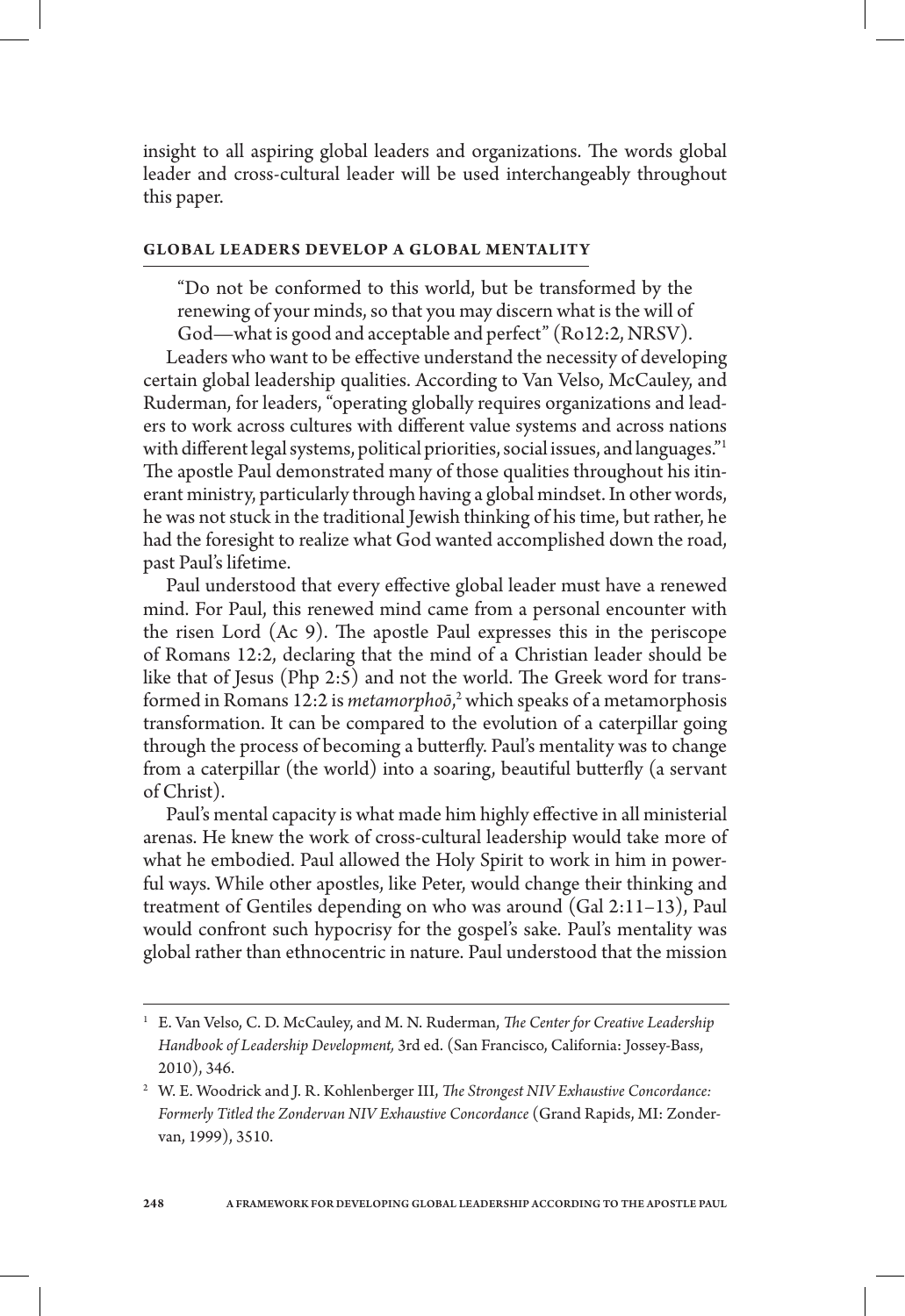of the church was greater than himself. Therefore, Paul allowed himself to develop a global mindset.

The argument could be made this was the reason the Lord chose Paul to be an apostle to the Gentiles, so he could plant churches and minister to people throughout the Mediterranean. According to Cabrera and Unruh, "to successfully lead a global organization, leaders need to possess a global mindset. Simply put, being global—by leading and acting globally requires that you first master the ability to think globally."<sup>3</sup> Jesus captured Paul's gift to think, move, and act in a global capacity (Ac 9). Jesus established the church's mission to be a global one. As Jesus departed from the earth, the Lord commanded his disciples, "But you will receive power when the Holy Spirit comes on you; and you will be my witnesses in Jerusalem, and in all Judea and Samaria, and to the ends of the earth" (Ac 1:8, NRSV). It seems Paul took "the ends of the earth" part of the Lord's command seriously.

Paul was a skilled leader because of his global thinking. This is a character trait that every aspiring global leader needs to acquire. Northouse states that global leaders need to build the following five fundamental competencies to be effective:

- • Global leaders need to understand the business, political, and cultural environments worldwide.
- • Global leaders need to learn the perspectives, tastes, trends, and technologies of many other cultures.
- • Global leaders need to work simultaneously with people from many cultures.
- • Global leaders must be able to adapt to living and communicating in other cultures.
- Global leaders need to learn to relate to people from other cultures from a position of equality rather than cultural superiority.<sup>4</sup>

Paul had all of those skills, especially the ability to learn. This gave him the global mentality he needed to be used in tremendous ways by Christ. Global leaders will have to adopt a similar learning mentality in their business, ministry, or organization in order to have the same success as the apostle Paul. Global leaders are those who have engaged in a lifelong journey of learning.<sup>5</sup> Global leadership is all about relationships, influence, and inspiration. According to Lingenfelter, "Leading cross-culturally is inspiring people who come from two or more cultural traditions to participate

<sup>&</sup>lt;sup>3</sup> A. Cabrera and G. Unruh, *Being Global: How to Think, Act, and Lead in a Transformed World* (Boston, MA: Harvard Business Review Press, 2012), 32.

<sup>&</sup>lt;sup>4</sup> P. G. Northouse, *Leadership Theory and Practice* (Thousand Oaks, CA: Sage, 2013), 383.

<sup>&</sup>lt;sup>5</sup> R. L. Hughes and K. C. Beatty, Becoming a Strategic Leader: Your Role in Your Organiza*tion's Enduring Success* (San Francisco, CA: Jossey-Bass, 2005).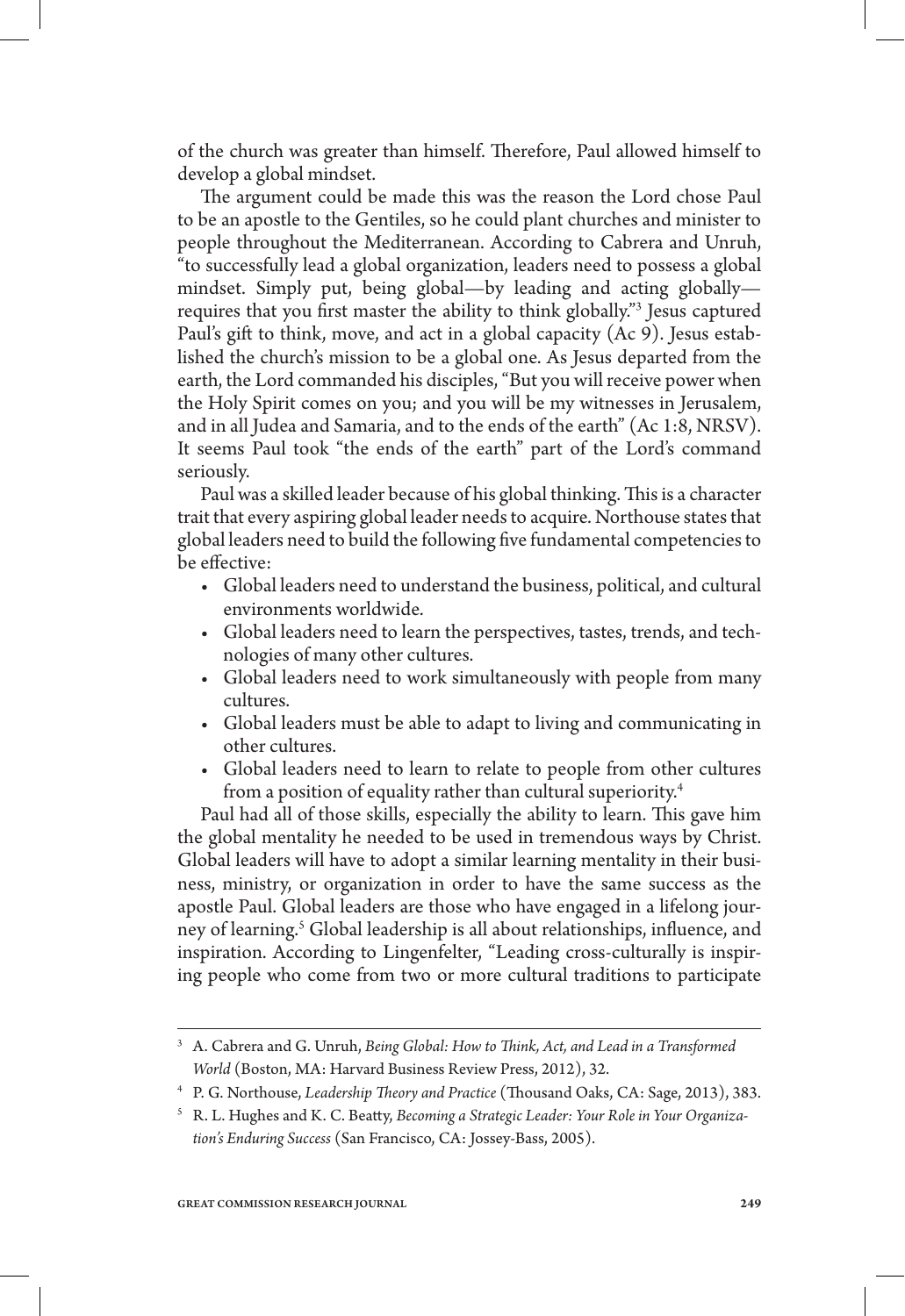### **Five Fundamental Competencies**



with you in building a community of trust, and then to follow you and be empowered by you to achieve a compelling vision of faith."6 As long as leaders stay teachable, they can continue to grow as global leaders like Paul did.

#### **GLOBAL LEADERS BECOME ALL THINGS**

For though I am free with respect to all, I have made myself a slave to all, so that I might win more of them.To the Jews I became as a Jew, in order to win Jews. To those under the law I became as one under the law (though I myself am not under the law) so that I might win those under the law.

To those outside the law I became as one outside the law (though I am not free from God's law but am under Christ's law) so that I might win those outside the law. To the weak I became weak, so that I might win the weak. I have become all things to all people that I might by all means save some. I do it all for the sake of the gospel, so that I may share in its blessings (1 Co 9:19–23, NRSV)*.*

<sup>&</sup>lt;sup>6</sup> S. G. Lingenfelter, Leading Cross-Culturally: Covenant Relationships for Effective Christian *Leadership* (Grand Rapids, MI: Baker Academic, 2008), 155.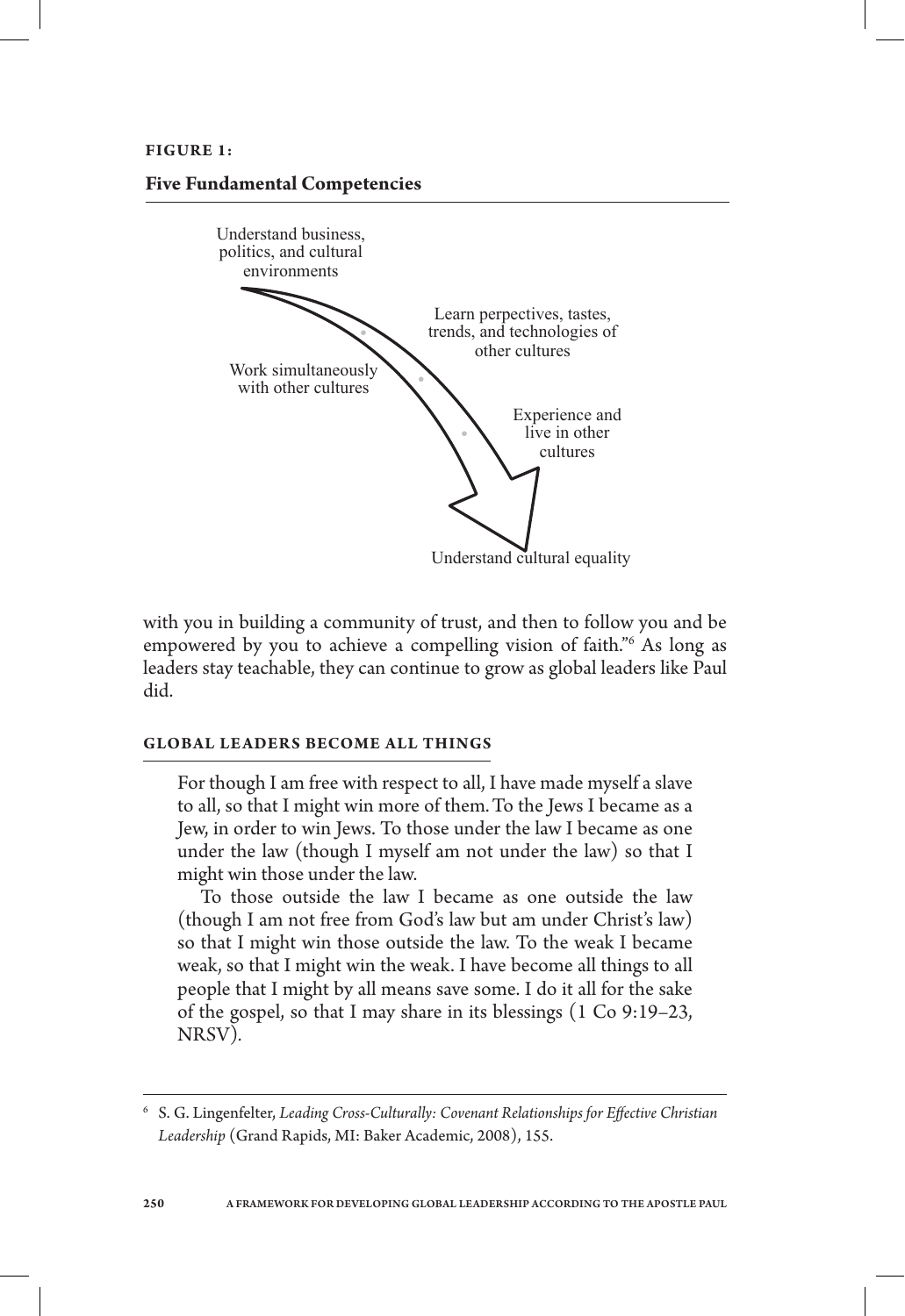Paul's unique global proficiency resulted from his gift of servant leadership. As the apostle summed up in the periscope above, "I have become all things to all people . . ." Paul knew he had to be universal in his service to people across all cultures. Global leaders can also implement this style by "becoming all things to all people." Global leaders can learn the sensitivities of the cultures and traditions in which they serve, and as a result, generate the competitive advantage they desire. Paul did this in his time for the gospel; leaders today can do it for their organizations.

The leadership style Paul embodied was always to empower others. According to Greenleaf, "the best test . . . is: do those served grow as persons; do they, while being served, become healthier, wiser, freer, more autonomous, more likely themselves to become servants? And, what is the effect on the least privileged in society; will they benefit, or, at least, will they not be further deprived?"7 Although a bit complicated, this is the best way to measure if a leader is a servant or not. Rios states that servant leaders do the following for their followers:

#### **FIGURE 2:**

# **Servant Leaders**<sup>8</sup>



- <sup>7</sup> R.K. Greenleaf, *The Servant as Leader* (Newton Centre, MA: Robert K. Greenleaf Center, 1970), 27.
- <sup>8</sup> P. Rios, "So You Want to Be a Leader?" *CNY Latino*, 2014, Retrieved from http:// www.cnylatinonewspaper.com/index.php/english/business/573-strategic-leadershipjune-2014.html.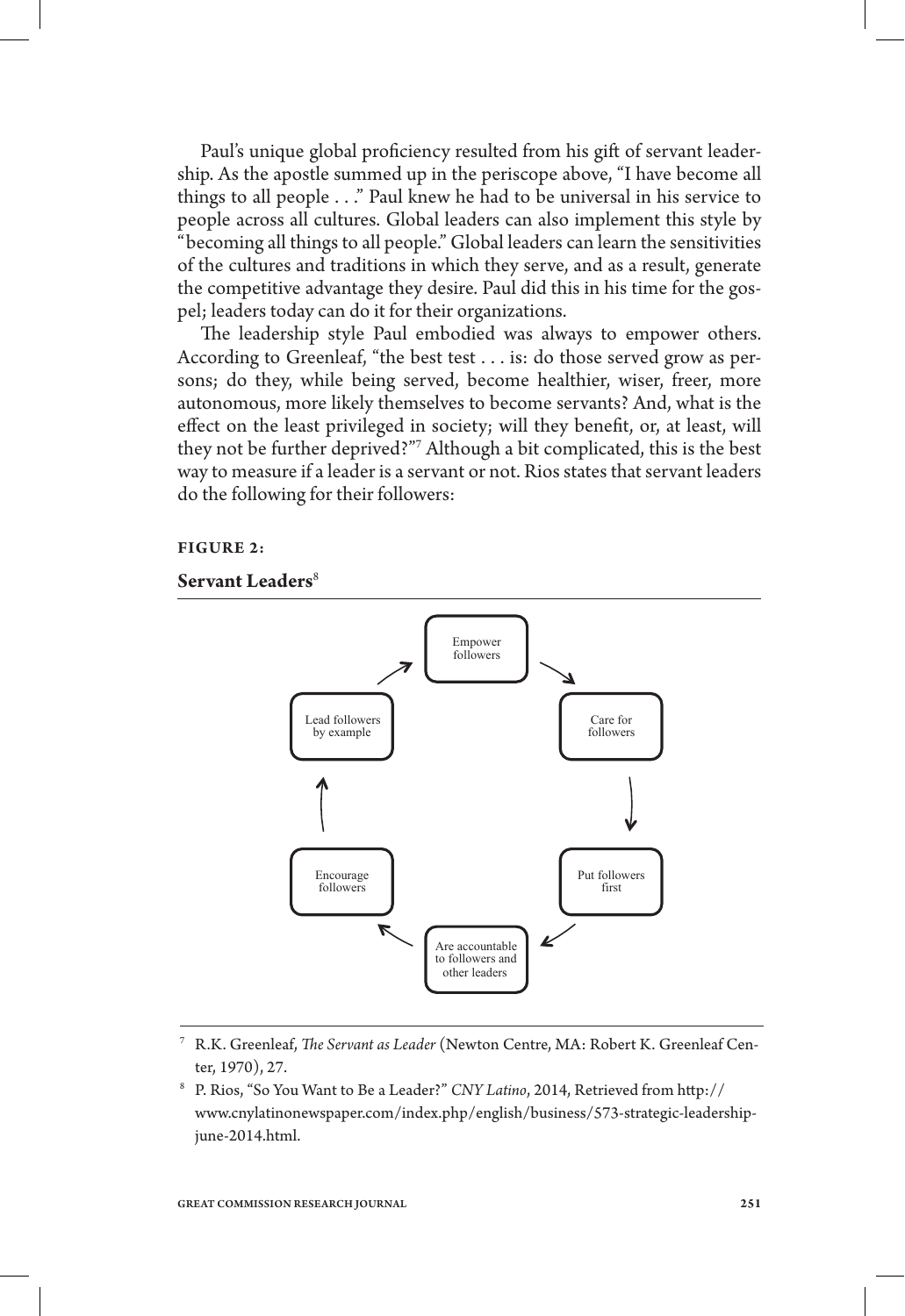It takes a global servant leader who will put his followers first, whether they are weak or strong, Jewish or Greek, poor or rich, or anything else. Global leaders have the responsibility to address the needs of their followers,<sup>9</sup> allowing their leadership to span across multiple dimensions. Paul used his service as a tent maker to give him that credibility among the people (Ac 18:3). As a preacher and cross-cultural leader (in his time), Paul met people where they were in their life journeys, a common trait of global leaders.

Present-day global leaders can do the same for their organizations. Leaders must dive into the culture and traditions of the people who they wish to serve and with whom they do business.<sup>10</sup> Global leaders cannot be afraid to become deeply acquainted with their customers, followers, and business partners. Paul was bold and had wonderful results. Global leaders today will have the same impact if they follow the blueprint laid out by the apostle.

#### **GLOBAL LEADERS DEVELOP CULTURAL AGILITY**

"There is no longer Jew or Greek, there is no longer slave or free, there is no longer male and female; for all of you are one in Christ Jesus" (Gal 3:28, NRSV)*.*

Global leaders cannot be individuals who think they know everything or feel their nationality is superior to others. The apostle Paul exhibited a positive approach and cross-cultural capabilities through learning other languages and cultures. Paul had what Caligiuri calls cultural agility, "which is the mega-competency that enables professionals to perform successfully in cross-cultural situations."11

The more languages in which a leader is competent, the more successful that leader can be across different cultures. Paul was fluent in several languages. Bock explains that the apostle demonstrates at least three of the languages in Acts 21:37-22:29, speaking in Hebrew, Aramaic, and Greek.<sup>12</sup> Paul's efficiency for taking the gospel globally was his ability to have conversations across diverse cultures. The apostle would meet people and present the gospel by testimony, word, and power of the Spirit (1 Co 4:20).

In Acts 21:37–22:29 is a glimpse of what Robbins calls "cultural intertexture," meaning "word and concept patterns and configurations; values,

<sup>9</sup> M. Z. Hackman and C. E. Johnson, *Leadership: A Communication Perspective,*  6th ed*.* (Long Grove, IL: Waveland Press, 2013), 117–118.

<sup>10</sup> M. McCall and G. Hollenbeck, *Developing Global Executives* (Boston, MA: Harvard Business School, 2002), 209.

<sup>11</sup> P. Caligiuri, *Cultural Agility: Building a Pipeline of Successful Global Professionals* (San Francisco, CA: Jossey-Bass, 2012), 4.

<sup>12</sup> L. D. Bock, *ACTS: Baker Exegetical Commentary on the New Testament* (Grand Rapids, MI: Baker Academics, 2007).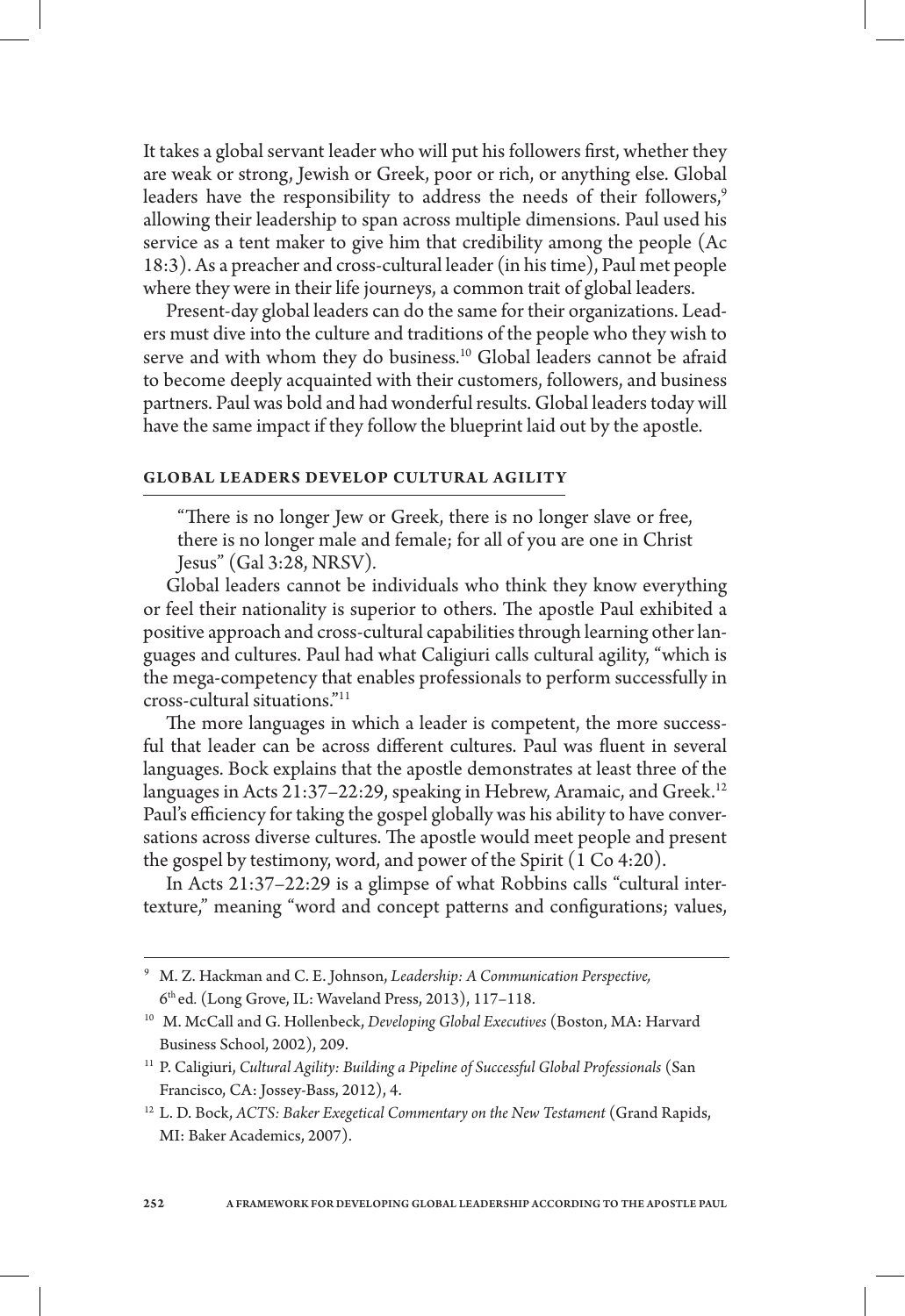scripts, codes, or systems (eg. purity, law, and covenant). . .<sup>"13</sup> Paul demonstrates his cultural agility by speaking in Greek during his defense to the Roman centurion, then waving to the Jews and speaking to them in Hebrew. The reader gets "insider knowledge" and is able to see the cultural tension that Paul deals with for his defense of the gospel. This text is a glimpse into the social and cultural texture of that time between Romans and Jews. Scripture states that the Jews were quiet until Paul said that he was to take the message of Christ to the Gentiles. This made the Jews yell and scream, thus providing a look into the social intertexture of the people.

Organizations across the world would benefit from having a person like Paul. He was culturally agile through his knowledge of several languages, and he did not discriminate against other cultures. Paul declared that he did not look at people based on their culture, sex, or status (Gal 3:28). How many organizations could prosper if they had global leaders with the cultural agility Paul had? Global leaders that are potent today are successful because they have learned that there is no room for ethnocentric ideologies. In the context of an ecclesial organization, Branson and Martinez write, "the missional church framework requires that we deepen our knowledge of our contexts, including ethnicities and cultures, so we can become more capable of wise and effective leadership in our churches."<sup>14</sup> Therefore, global leadership that communicates and embraces diversity affirms that all are welcomed and appreciated.

Paul may have been culturally agile because he was accountable. Scripture states that "James, Cephas and John, those esteemed as pillars, gave Paul and Barnabas the right hand of fellowship..." (Gal 2:9, NRSV). The apostle was an accountable global leader as noted in Acts 15:2–3,

And after Paul and Barnabas had no small dissension and debate with them, Paul and Barnabas and some of the others were appointed to go up to Jerusalem to discuss this question with the apostles and the elders. So they were sent on their way by the church, and as they passed through both Phoenicia and Samaria, they reported the conversion of the Gentiles, and brought great joy to all the believers (NRSV).

In other words, Paul was not running around as a lone ranger doing whatever he wanted. He was accountable to other apostles and churches. This is what made Paul's leadership so effective. Finally, everyone wins because people get the best of all worlds. This is the joy and blessing of being a global leader. How can a potential global leader be accountable and globally responsive?

<sup>13</sup> K. V. Robbins, *Exploring the Texture of Texts: A Guide to Socio-Rhetorical Interpretation* (New York, NY: Bloomsbury Academic, 1996), 58.

<sup>&</sup>lt;sup>14</sup> L. M. Branson and F. J. Martinez, *Churches, Cultures & Leadership: A Pratical Theology of Congregations and Ethnicites* (Downers Grove, IL: InterVarsity Press, 2011), 67.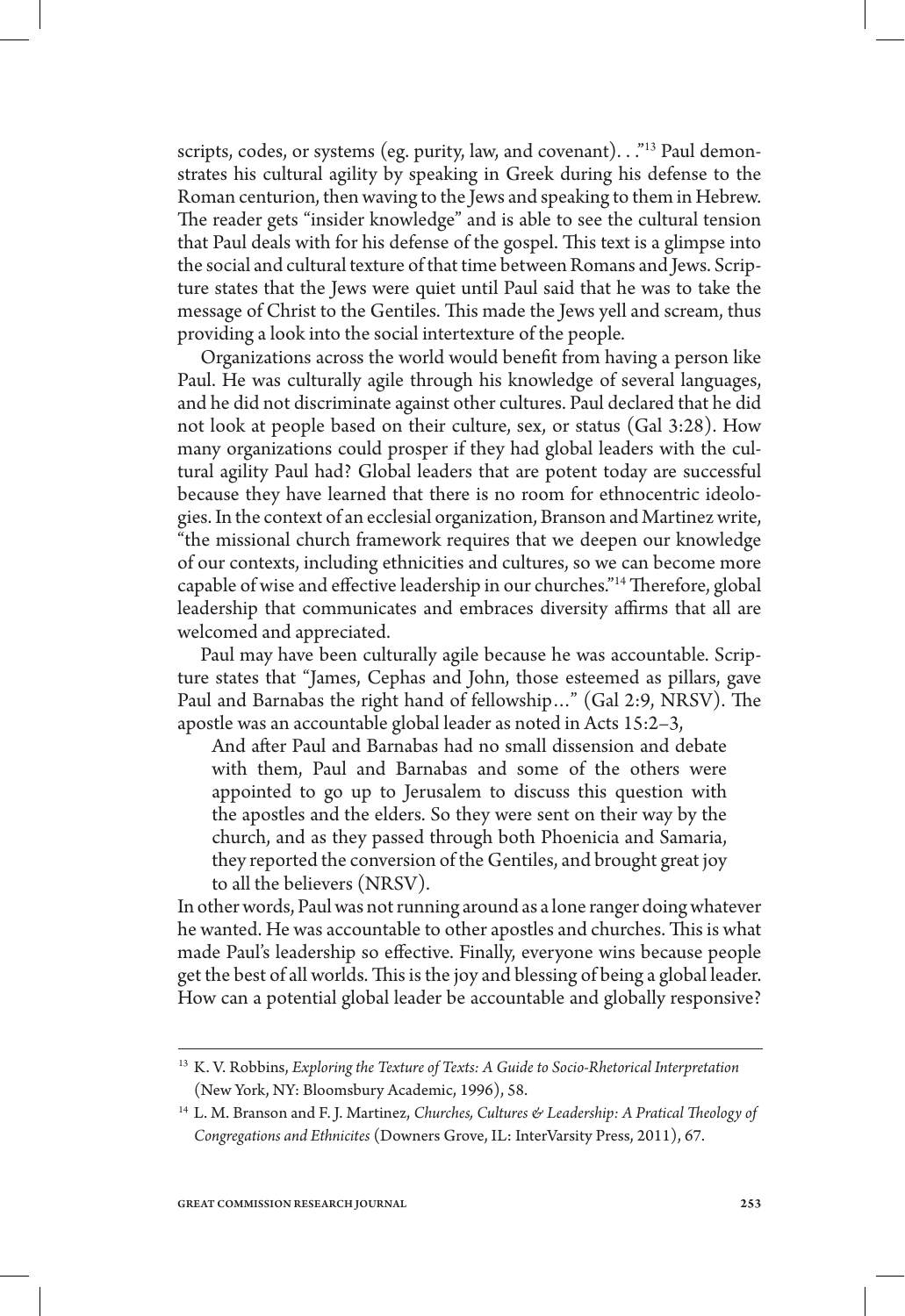Van Velso et al. stated that individuals assess their leadership, attitudes, and actions through the following:

- Personal beliefs and attitudes supporting or hindering global responsibilities
- • Individuals' practices related to global responsibility
- Respect diversity
- Continuous learning; learning from mistakes
- Seeking to understand the global, social, environmental, and financial impacts of work
- • Questioning business as usual
- Taking a strategic view (long term, big picture)
- Dealing with conflicting priorities and perspectives
- Understanding the elements of global leadership.<sup>15</sup>

### **GLOBAL LEADERS OVERCOME ADVERSITY**

We are putting no obstacle in anyone's way, so that no fault may be found with our ministry, but as servants of God we have commended ourselves in every way: through great endurance, in afflictions, hardships, calamities, beatings, imprisonments, riots, labors, sleepless nights, hunger; by purity, knowledge, patience, kindness, holiness of spirit, genuine love, truthful speech and the power of God; with the weapons of righteousness for the right hand and for the left; in honor and dishonor, in ill repute and good repute.

We are treated as impostors, and yet are true; as unknown, and yet are well known; as dying, and see—we are alive; as punished, and yet not killed; as sorrowful, yet always rejoicing; as poor, yet making many rich; as having nothing, and yet possessing everything (2 Co 6:3–10, NRSV).

The apostle Paul and apostolic teams went through many challenges for the sake and mission of the gospel. Paul demonstrated, through his work in ministry, the turbulent winds global leaders could face on a mission for their organization. Wagner vividly captures Paul's dedication to the cause when he wrote, "Paul's conversion was twofold. He committed himself to Jesus on the Damascus road, immediately referring to Jesus as 'Lord.' He committed himself to the body of Christ in the city of Damascus. . ."<sup>16</sup> Paul's dedication was undisputable, and bore the sufferings of Jesus through his body and mind (Gal 6:17).

<sup>&</sup>lt;sup>15</sup> Van Velso, McCauley, and Ruderman, *The Center for Creative Leadership Handbook*, 368.

<sup>&</sup>lt;sup>16</sup> C. P. Wagner, *The Book of Acts: A Commentary* (Ventura, CA: Regal Books, 2008), 178.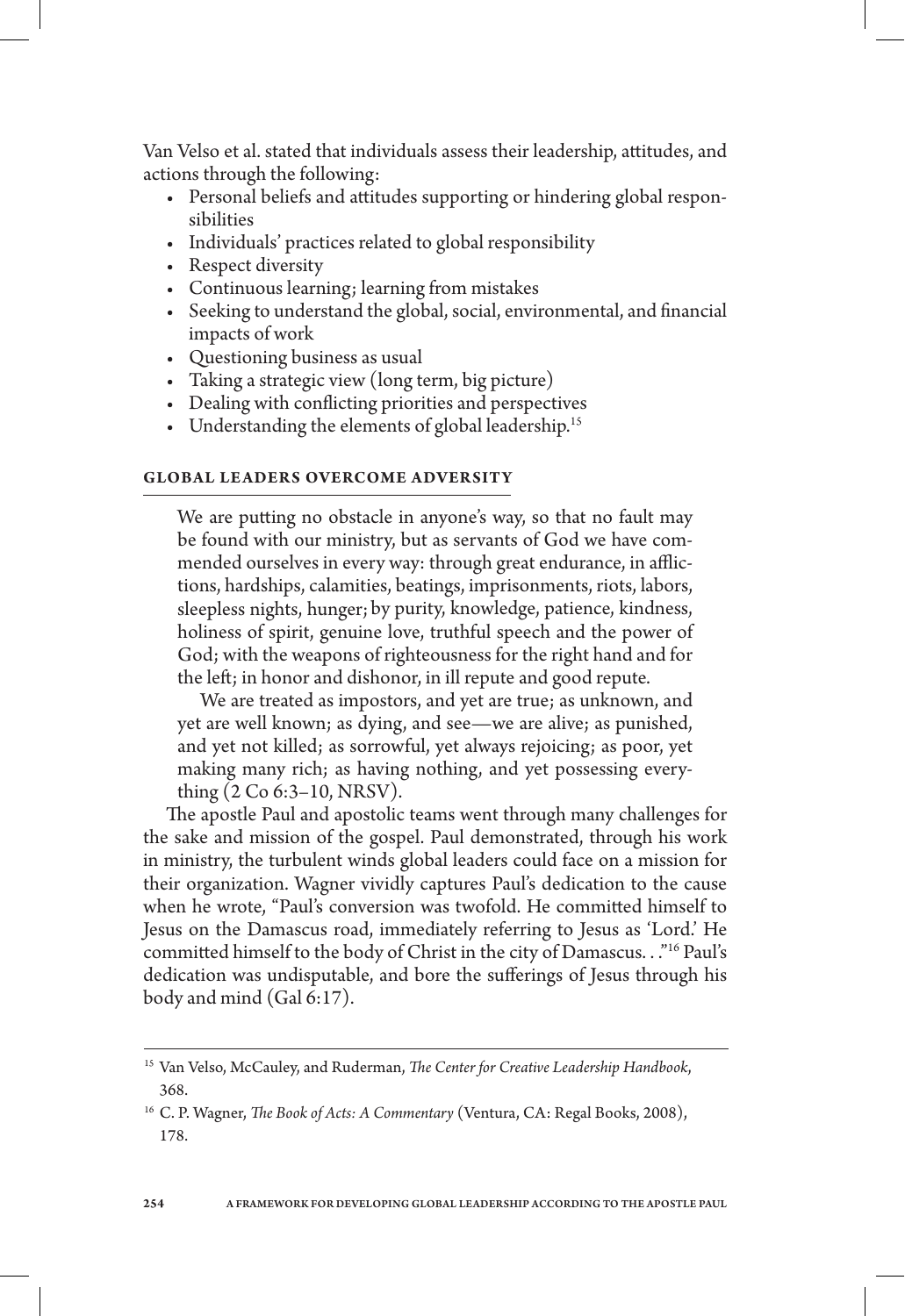Any leader who desires to achieve the global outcomes of Paul will have to be committed to the cause for the existence of the organization and to the body of it (the employees). Paul and his team suffered for the sake of spreading the good news because they were engaged and convicted of the mission and vision of the church (Mk 16:15). Contemporary global leaders will have to embark on a similar journey if they want similar results.

Paul and his comrades were sold out for the organizational mission. It did not matter what they had to go through to accomplish their goals. DeSilva expresses faithfully what Paul's hardships mean, "According to this model, experiences of hardship become opportunities to experience God's comfort and encouragement, and thus a resource for extending comfort and encouragement to other believers (2 Co 1:3–7)."17 In other words, what leaders go through for the cause of their organization—whether it is good or bad—in the end, if they are faithful stewards of their calling, everything will work out for the good (Ro 8:28).

#### **GLOBAL LEADERS BUILD STRATEGIC TEAMS**

For by the grace given to me I say to everyone among you not to think of yourself more highly than you ought to think, but to think with sober judgment, each according to the measure of faith that God has assigned.For as in one body we have many members, and not all the members have the same function, so we, who are many, are one body in Christ, and individually we are members one of another.

We have gifts that differ according to the grace given to us: prophecy, in proportion to faith; ministry, in ministering; the teacher, in teaching;the exhorter, in exhortation; the giver, in generosity; the leader, in diligence; the compassionate, in cheerfulness (Ro 12:3–8, NRSV).

Strategic leadership is the type of leadership that produces positive change. According to Hughes and Beatty, "individuals and teams enact strategic leadership when they think, act, and influence in ways that promote the sustainable competitive advantage of the organization."<sup>18</sup> This certainly is what Jesus had in mind for the church two thousand years ago when declaring "go and make disciples throughout the world" (Mk 16:15).

The apostle Paul picked up Jesus' vision and understood that great leaders cannot get the job done alone. Even Jesus selected twelve for his mission  $(Lk 6:12–16)$ . Paul was no different. He had a divine strategy to build teams

<sup>&</sup>lt;sup>17</sup> A. D. DeSilva, An Introduction to the New Testament: Contexts, Methods & Ministry Forma*tion* (Downers Grove, IL: InterVarsity Press, 2004), 588.

<sup>&</sup>lt;sup>18</sup> Hughes and Beatty, *Becoming a Strategic Leader*, 9.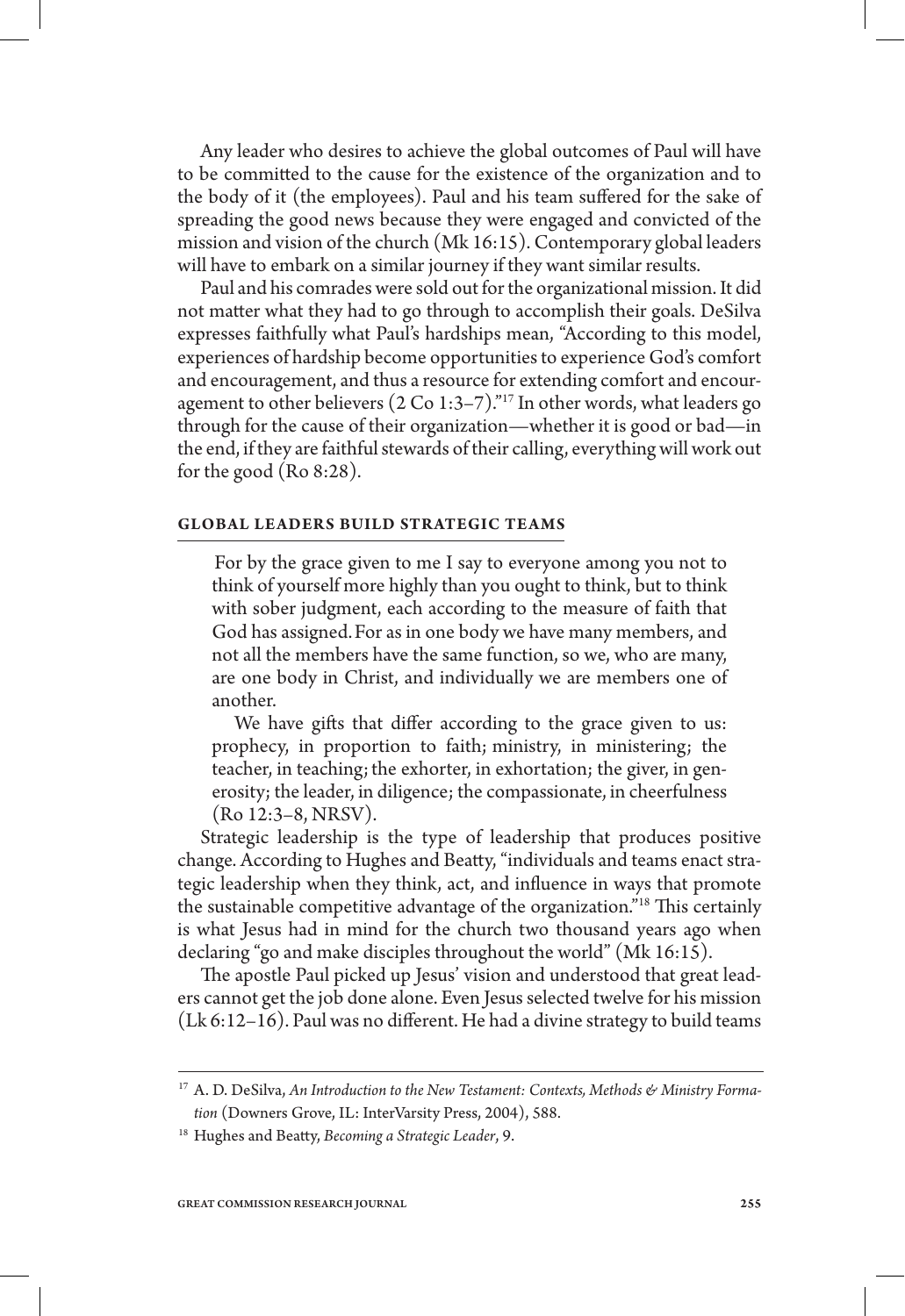and have them empower others. This strategy and design is commonly known as the five-fold ministry or gifts.<sup>19</sup> Ephesians  $4:11-12$  states,

The gifts he gave were that some would be apostles, some prophets, some evangelists, some pastors and teachers, to equip the saints for the work of ministry, for building up the body of Christ, until all of us come to the unity of the faith and of the knowledge of the Son of God, to maturity, to the measure of the full stature of Christ (NRSV).

Paul knew his global leadership was going to need reinforcements. The apostle was not afraid to extend authority and delegate tasks to others. Paul was a team player. Global leaders should focus their efforts on building teams to maximize their success. Paul strategically linked himself with others who had gifts that he did not possess. Contemporary global leaders should attempt to do the same in their organizations.

People in any given organization have a specific function to perform. In the church, it is clear that not all are called and equipped to do the same task. Apostles may equip, train, supervise projects, mentor, coach, and plant new churches. Prophets may set a vision and give clear instructions. Evangelists may seek new recruits from the outside, as they are experts at winning new converts. Pastors keep the flock of God in perfect health and peace. Teachers are seen as the backbone of the church, leading in the delivery of doctrine and spiritual food. Hirsch illuminates the five-fold gifts or manifold ministries this way, which can help global leaders find their teams,

- Apostle—the entrepreneur: innovator and cultural architect who initiates a new product, or service, and develops the organization.
- Prophet—the questioner: provocateur who probes awareness and fosters questioning of current programming leading to organizational learning.
- • Evangelist—the communicator: recruiter to the organization who markets the idea or product and gains loyalty to a brand or cause.
- Pastor—the humanizer: people-oriented motivator who fosters a healthy relational environment through the management of meaning.
- • Teacher—the philosopher: systems-thinker who is able to clearly articulate the organizational ideology in a way as to advance corporate learning.<sup>20</sup>

All of them work together and accomplish what Christ left as the strategic vision and mission of the church. When all five ministries (or gifts) are working together as a team, they will be more effective than one person could ever be.

<sup>19</sup> C. P. Wagner, *Apostles Today: Biblical Government for Biblical Power* (Ventura, CA: Regal Books, 2012).

<sup>&</sup>lt;sup>20</sup> A. Hirsch, "Three Over-Looked Leadership Roles." *Christianity Today*, 2008. Retrieved from http://www.christianitytoday.com/le/2008/spring/7.32.html?start=1.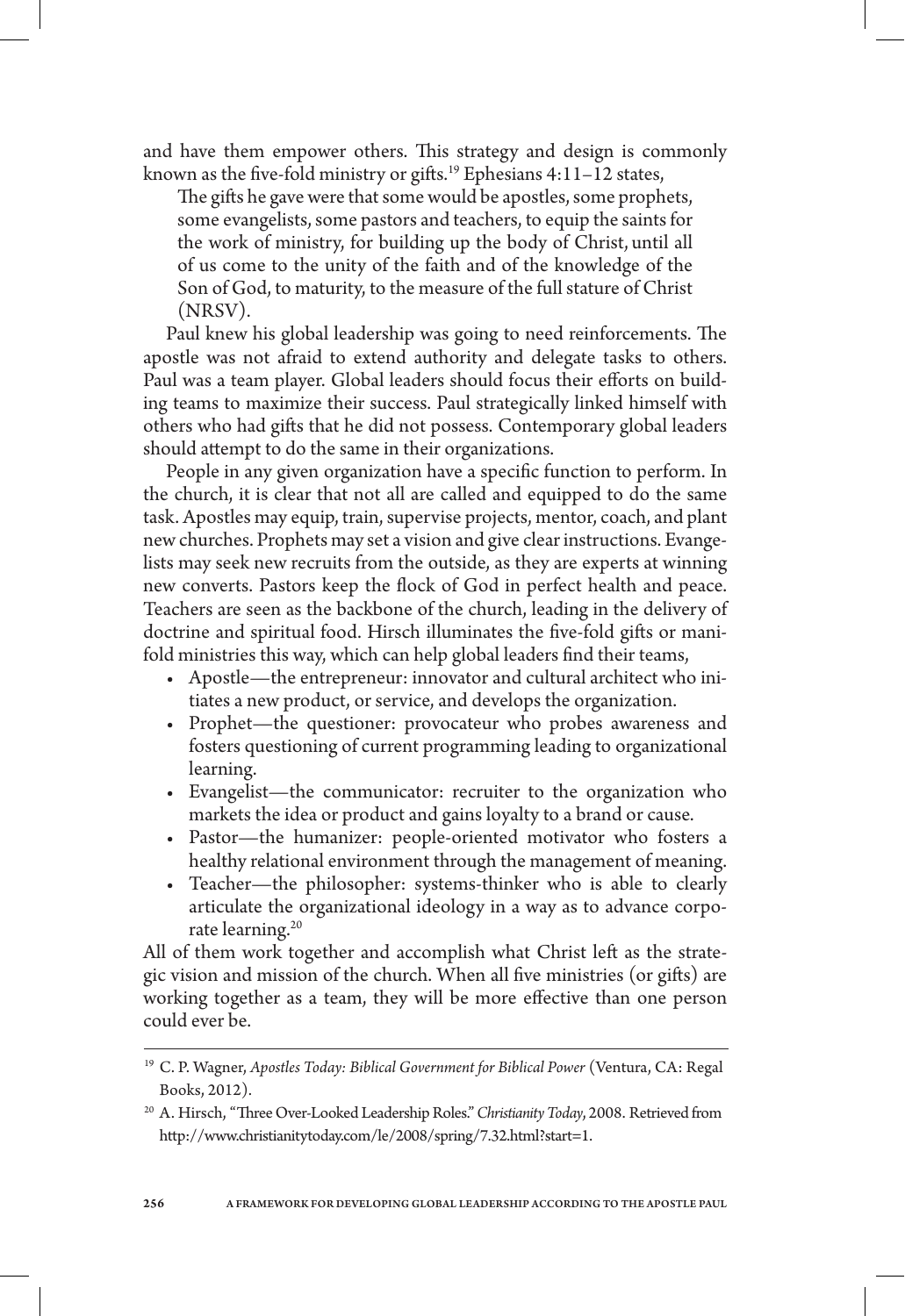#### **FIGURE 3:**

# **Manifold Ministries**



Paul's global leadership team was the five-fold ministry.<sup>21</sup> Paul knew that his expertise and success as a global leader was dependent on others who he developed. The apostle's continuous work as a leader and developer made him a competent leadership coach, mentor, advisor, and apostle. Paul never took his eye off of his mission and vision. He did this by always surrounding himself with a powerful strategic team.

Strategic leadership teams are beneficial for global leadership. One person cannot be everywhere at once even in this day and age of technology. Northouse asserts that "a team is a specific type of group composed of members who are interdependent, who share common goals, and who must coordinate their activities to accomplish these goals."<sup>22</sup> Paul was able to influence other leaders and followers by his powerful guidance and strategies. For example, according to Hughes and Beatty, the strategic leader may exert influence by

- Getting people on the same page regarding a long-term strategic direction.
- Engendering buy-in from people for a strategic venture so that there will be true commitment to it, not mere compliance (or worse, active or passive resistance).

<sup>21</sup> Wagner, *Apostles Today*.

<sup>&</sup>lt;sup>22</sup> Northouse, *Leadership Theory and Practice*, 287.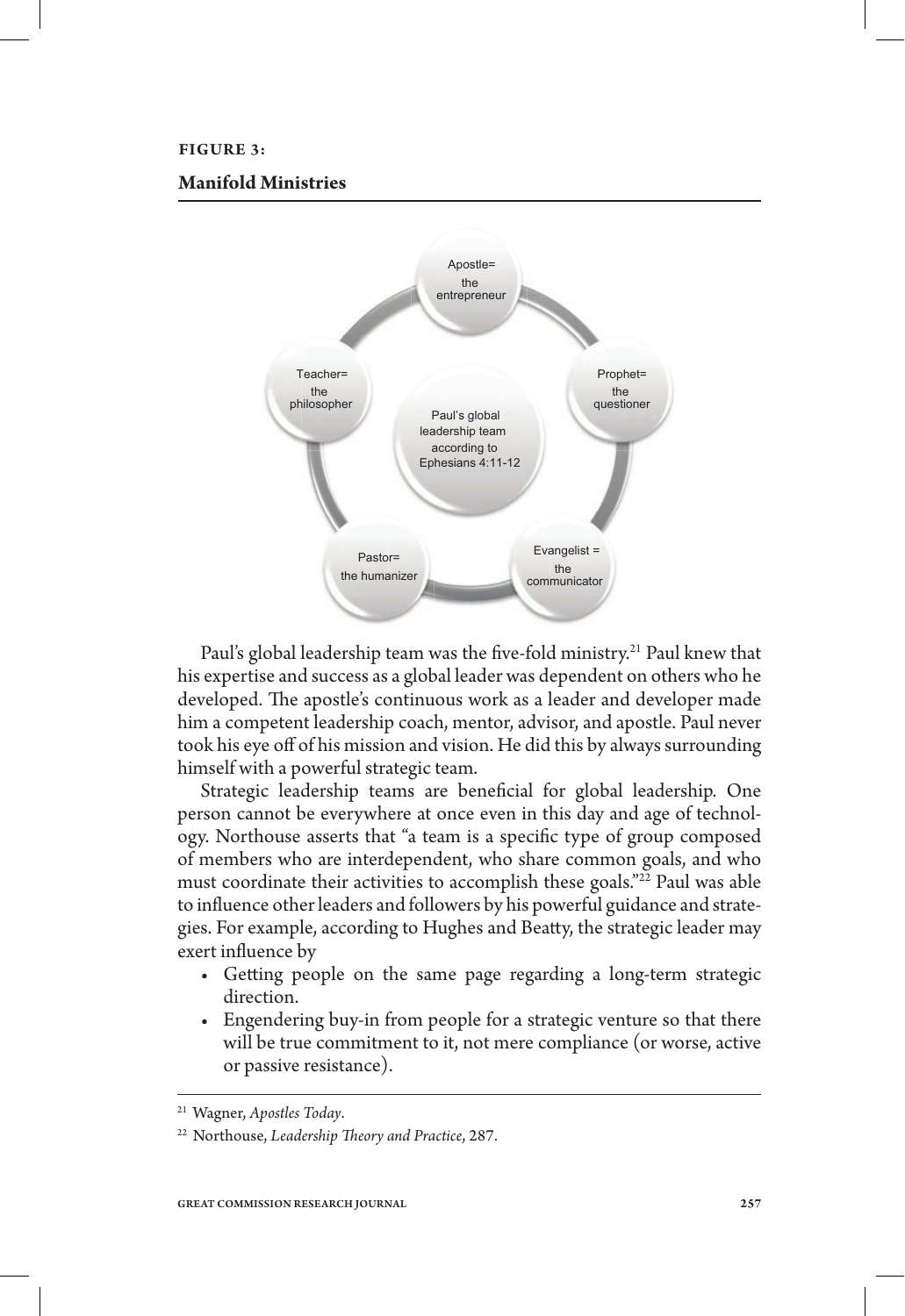- Significantly shifting the way resources are being deployed or invested in line with strategic intent.
- • Sharing with more senior executives insights and observations relevant to the strategy's viability, effective implementation, or capacity to match competitor's moves.<sup>23</sup>

Ultimately, strategic global influencers are leaders who can make things happen no matter what. Nothing can detain them. They see obstacles as challenges and trials and tribulations as opportunities for growth. Organizations are blessed to have these types of strategic leaders. Just as a reminder, strategic leaders of this caliber develop through a process of growth, learning, and maturity. It is vital that global leaders build and develop strategic teams.

## **PAUL'S ABILITY TO COACH AS AN EFFECTIVE GLOBAL LEADER**

You are witnesses, and so is God, of how holy, righteous, and blameless we were among you who believed. For you know that we dealt with each of you as a father deals with his own children, encouraging, comforting, and urging you to live lives worthy of God, who calls you into his kingdom and glory  $(1 \text{ Th } 2:10-13, \text{NIV}).$ 

"As iron sharpens iron, so one person sharpens another" (Pr 27:17, NIV)*.*

Paul was a leadership coach, consultant, advisor, mentor, and apostle. All are extremely important, but for the purposes of this article, Paul's capacity to coach and develop leaders will be emphasized. Although leadership coaching was birthed in North America and Europe, it is presently being used as a strategy all over the world.<sup>24</sup> The argument here is that the apostle Paul was using leadership coaching in his time, long before it was recognized as a contemporary business approach for developing leaders.

Leadership coaching is simply helping others reach their goals. As Stoltzfus states, "Coaches are change experts who help leaders take responsibility for their lives and act to maximize their own potential."25 Coaches get people from one place to another; Paul did this very well in his coaching. Martens writes an interesting point about Paul using athletic imagery in Scripture to illuminate his coaching abilities.<sup>26</sup> These are conveyed as follows:

• Not that I have already obtained this or have already reached the goal; but I press on to make it my own, because Christ Jesus has made me his own. Beloved, I do not consider that I have made it my

<sup>&</sup>lt;sup>23</sup> Hughes and Beatty, *Becoming a Strategic Leader*, 125.

<sup>24</sup> H. Kimsey-House, K. Kimsey-House, and P. Sandahl, *Co-active Coaching: Changing Business Transforming Lives* (Boston, MA: Nicholas Brealey Publishing, 2011).

<sup>&</sup>lt;sup>25</sup> T. Stultzfus, Leadership Coaching: The Disciplines, Skills, and Heart of a Christian Coach (Virginia Beach, VA: n.p., 2005), 5.

<sup>&</sup>lt;sup>26</sup> J.W. Martens, "The Apostle Paul As Coach," America: The National Catholic Review, 2011. Retrieved from http://americamagazine.org/content/good-word/apostle-paul-coach.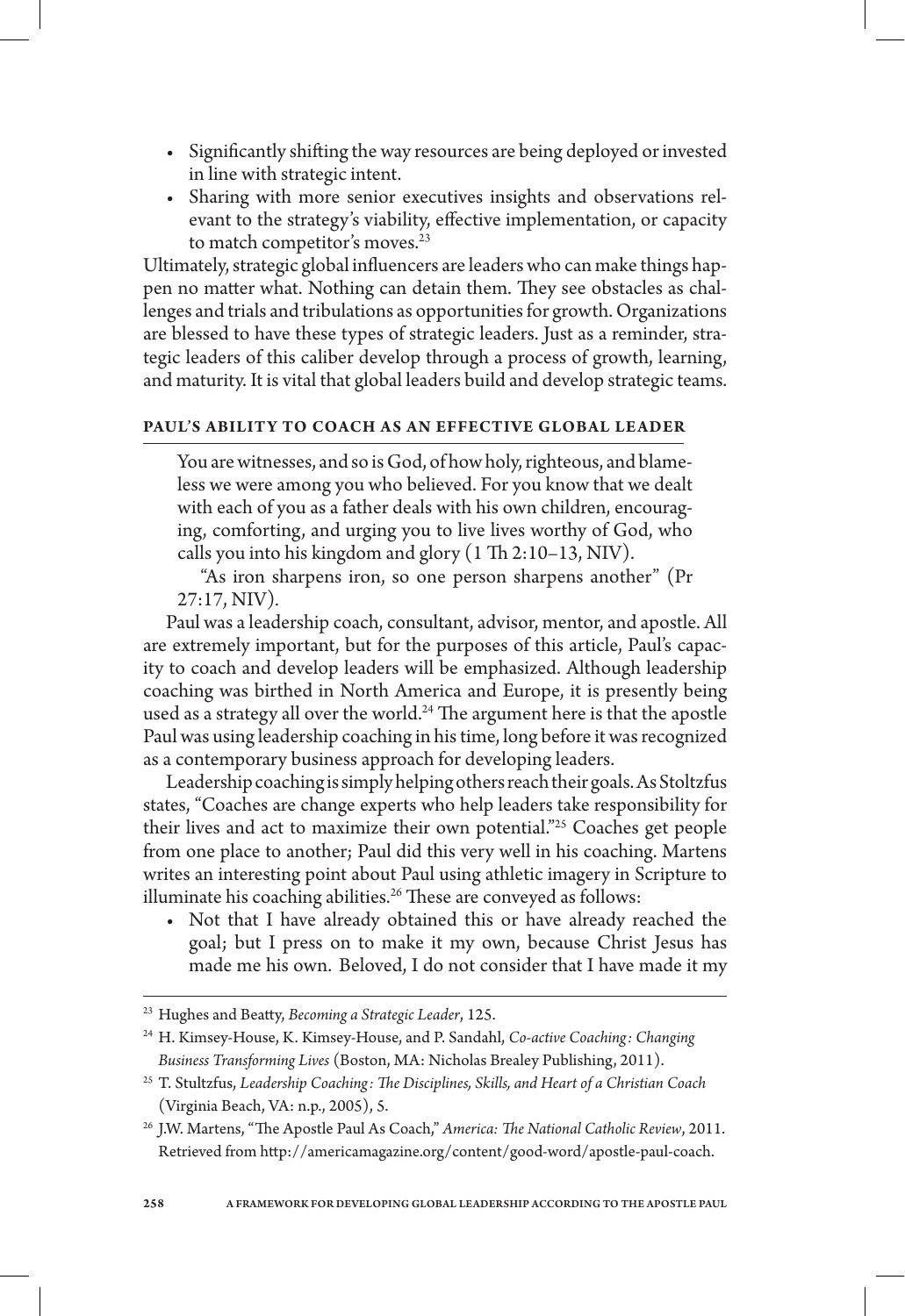own; but this one thing I do: forgetting what lies behind and straining forward to what lies ahead, I press on toward the goal for the prize of the heavenly call of God in Christ Jesus (Php 3:12–14, NRSV).

- • I do it all for the sake of the gospel, so that I may share in its blessings.Do you not know that in a race the runners all compete, but only one receives the prize? Run in such a way that you may win it. Athletes exercise selfcontrol in all things; they do it to receive a perishable wreath, but we an imperishable one. So I do not run aimlessly, nor do I box as though beating the air; but I punish my body and enslave it, so that after proclaiming to others I myself should not be disqualified (1 Co 9:23–27, NRSV).
- I have fought the good fight, I have finished the race, I have kept the faith. From now on there is reserved for me the crown of righteousness, which the Lord, the righteous judge, will give me on that day, and not only to me but also to all who have longed for his appearing (2 Ti 4:7–8, NRSV).

Paul was clearly not a coach that yelled from the sidelines but was a leadership coach who walked alongside the person being coached (PBC). Paul was always willing to do what it took to get the best out of his followers, churches, and even other leaders. Coaches do the same today. It made Paul a clever global leader. He had a gift to see people's talents even when the people did not see them. The apostle Paul encouraged others and always found ways to bring out the PBC's next level  $(1 Th 2:10-12)$ .

Global leaders today can learn to adapt a coaching style to their global leadership. Something to note is that every culture will have its own way

#### **FIGURE 4:**

# **Leadership Coaching**

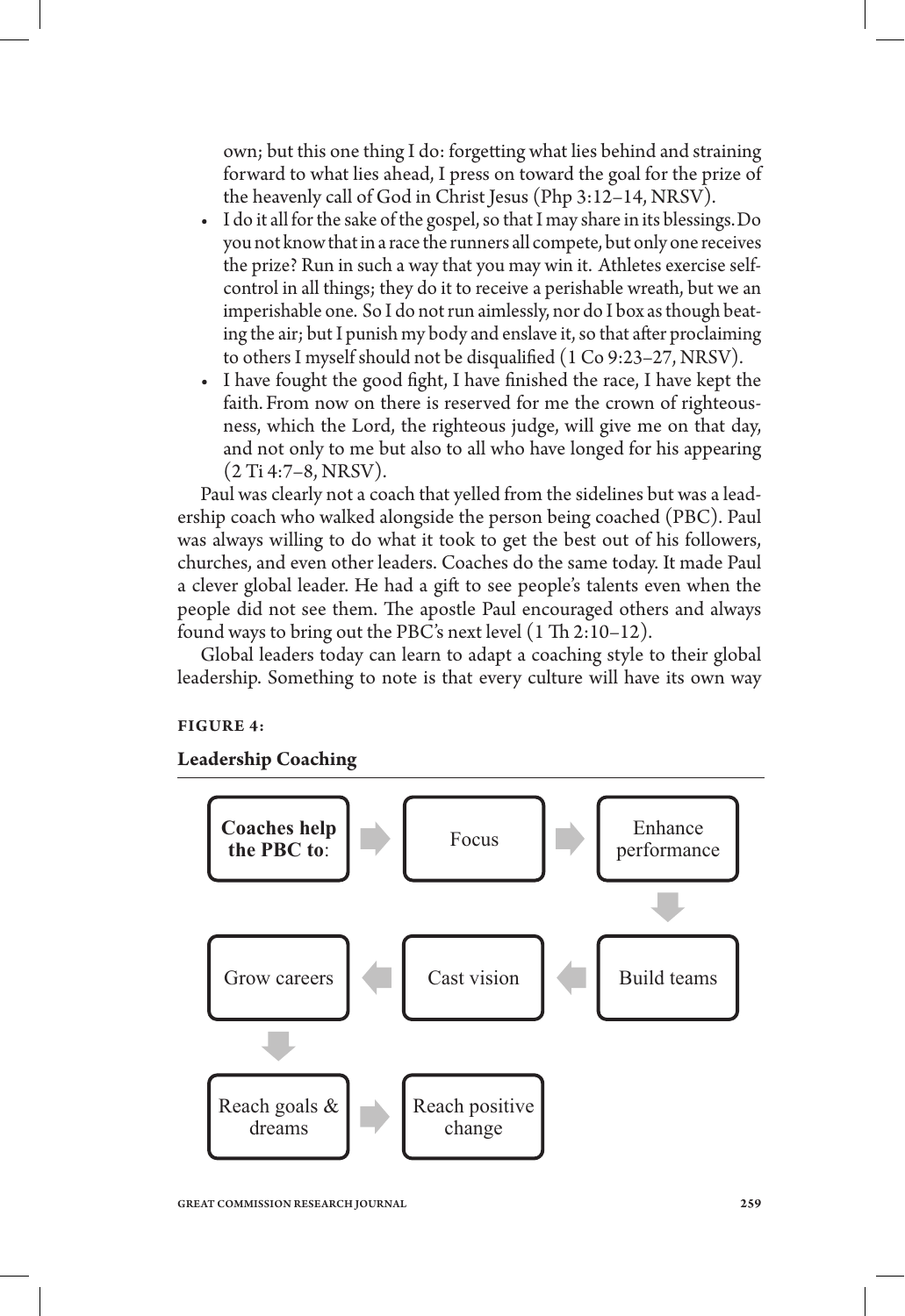of receiving coaching. However, this type of leadership coaching empowers others to "focus on finding fulfillment, enhance performance, build teams, cast vision, grow careers, reach goals and dreams, and reach positive change."<sup>27</sup> The apostle Paul did it, and contemporary global leaders can too.

### **CONCLUSION**

The apostle Paul was ahead of his time when it came to global leadership. He exemplified what leaders today need to do to have sustainable successes across cultures and boarders. Today's leaders must form certain skillsets in order to become global leaders. These are  $(1)$  acquiring a global mentality,  $(2)$  becoming all things, (3) developing cultural agility, (4) overcoming adversity, (5) assembling strategic teams, (6) and adopting leadership coaching.

No longer can leaders just think locally. Leaders must also think and act globally. Paul did this, and the gospel was preached across the Mediterranean world of his time. As leaders grow and acquire these skills, their influence will increase, enabling them and their organizations to maximize their potential, growth, and maturity. The chart below illustrates global leadership development competencies.

#### **FIGURE 5:**



#### **Global Leadership Development Competencies**

27 R. G. Collins, *Christian Coaching: Helping Others Turn Potential into Reality* (Colorado Springs, CO: People Helper's International, 2009), 16.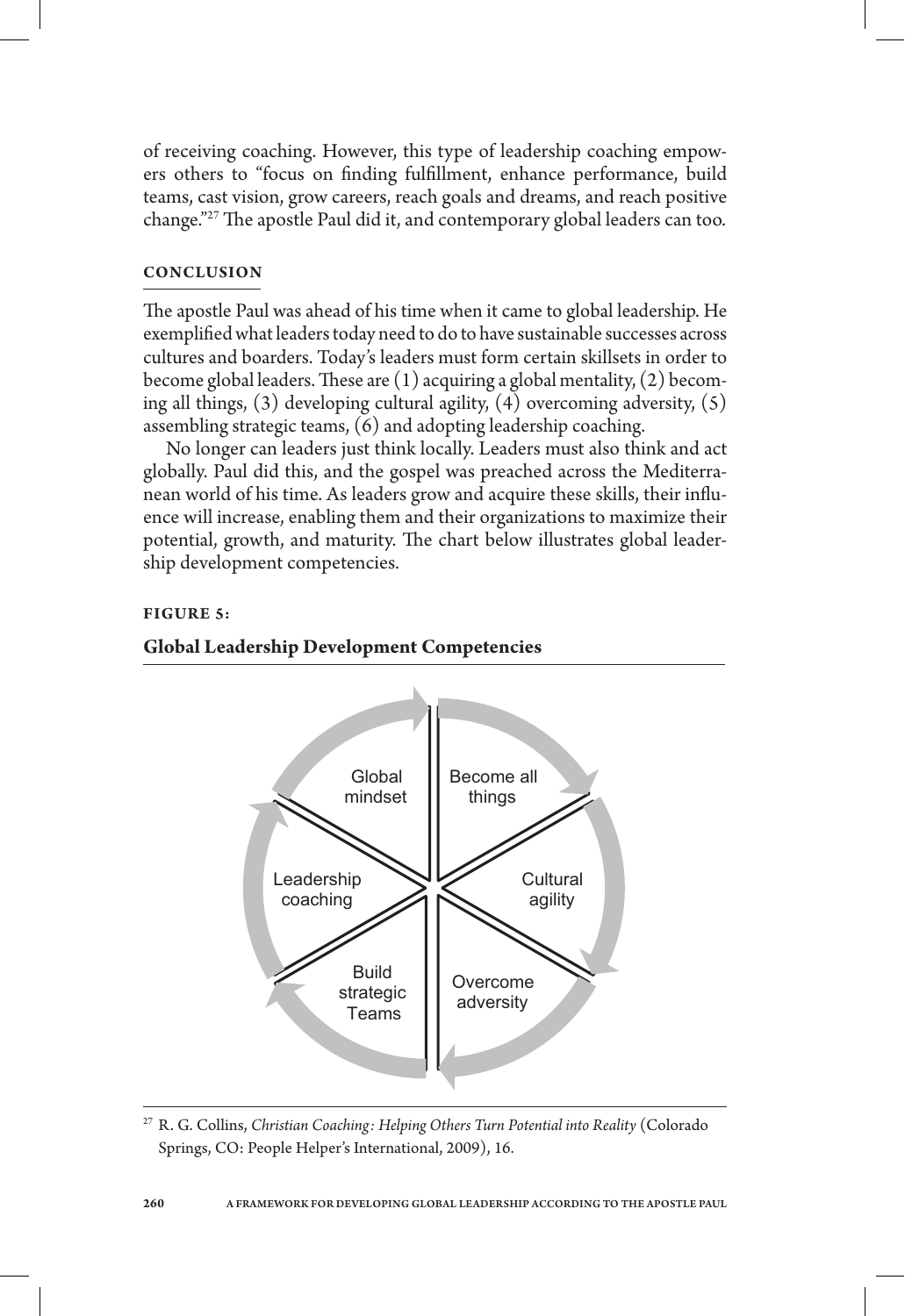### **References**

- Bock, L. D. *ACTS: Baker Exegetical Commentary on the New Testament*. Grand Rapids, MI: Baker Academics, 2007.
- Branson, L. M., and F. J. Martinez. *Churches, Cultures & Leadership: A Pratical Theology of Congregations and Ethnicites*. Downers Grove, IL: InterVarsity Press, 2011.
- Burton, R. M., Borge Obel, and G. DeSanctis. *Organizational Design: A Step-by-Step Approach*  (2nd ed.). Cambridge, UK: Cambridge University Press, 2011.
- Cabrera, A., and G. Unruh. *Being Global: How to Think, Act, and Lead in a Transformed World*. Boston, MA: Harvard Business Review Press, 2012.
- Caligiuri, P. *Cultural Agility: Building a Pipeline of Successful Global Professionals*. San Francisco, CA: Jossey-Bass, 2012.
- Collins, R.G. *Christian Coaching: Helping Others Turn Potential into Reality*. Colorado Springs, CO: People Helper's International, 2009.
- DeSilva, A. D. *An Introduction to the New Testament: Contexts, Methods, & Ministry Formation*. Downers Grove, IL: InterVarsity Press, 2004.
- Goodrick, W. E., and J. R. Kohlenberger III. The Strongest NIV Exhaustive Concordance: For*merly Titled the Zondervan NIV Exhaustive Concordance.* Grand Rapids, MI: Zondervan, 1999.
- Greenleaf, R.K. The Servant As Leader. Newton Centre, MA: Robert K. Greenleaf Center, 1970.
- Hackman, M. Z., and C. E. Johnson. *Leadership: A Communication Perspective* (6<sup>th</sup> ed.). Long Grove, IL: Waveland Press, 2013.
- Hirsch, A. "Three Over-Looked Leadership Roles." *Christianity Today* (2008): Retrieved from http://www.christianitytoday.com/le/2008/spring/7.32.html?start=1.
- Hughes, R. L., and K. C. Beatty. *Becoming a Strategic Leader: Your Role in Your Organization's Enduring Success*. San Francisco, CA: Jossey-Bass, 2005.
- Kimsey-House, H., K. Kimsey-House, and P. Sandahl. *Co-active Coaching: Changing Business Transforming Lives*. Boston, MA: Nicholas Brealey Publishing, 2011.
- Lingenfelter, S. G. *Leading Cross-Culturally: Covenant Relationships for Effective Christian Leadership*. Grand Rapids, MI: Baker Academic, 2008.
- Martens, J.W. "The Apostle Paul As Coach." America: The National Catholic Review (2011): Retrieved from http://americamagazine.org/content/good-word/apostle-paul-coach.
- McCall, M., and G. Hollenbeck. *Developing Global Executives*. Boston, MA: Harvard Business School, 2002.
- Northouse, P.G. *Leadership Theory and Practice*. Thousand Oaks, CA: Sage, 2013.
- Rios, P. "Developing a Framework for Cross-Cultural Leadership." *Ezine Articles* (2014): Retrieved from http://ezinearticles.com/?Developing-a-Framework-for-Cross-Cultural-Leadership&id=8551781.
- Rios, P. "So You Want to Be a Leader?" *CNY Latino* (2014a): Retrieved from http:// www.cnylatinonewspaper.com/index.php/english/business/573-strategic-leadershipjune-2014.html.
- Rios, P. "Cross-Cultural Leadership." *CNY Latino* (2014b): Retrieved from http://www. cnylatinonewspaper.com/index.php/english/education/555-strategic-leadership.html.
- Robbins, K. V. *Exploring the Texture of Texts: A Guide to Socio-Rhetorical Interpretation*. New York, NY: Bloomsbury Academic, 1996.
- Stultzfus, T. Leadership Coaching: The Disciplines, Skills, and Heart of a Christian Coach. Virginia Beach, VA: n.p., 2005.
- Van Velso, E., C. D. McCauley, and M. N. Ruderman. The Center for Creative Leadership Hand*book of Leadership Development* (3rd ed.). San Francisco, California: Jossey-Bass, 2010.